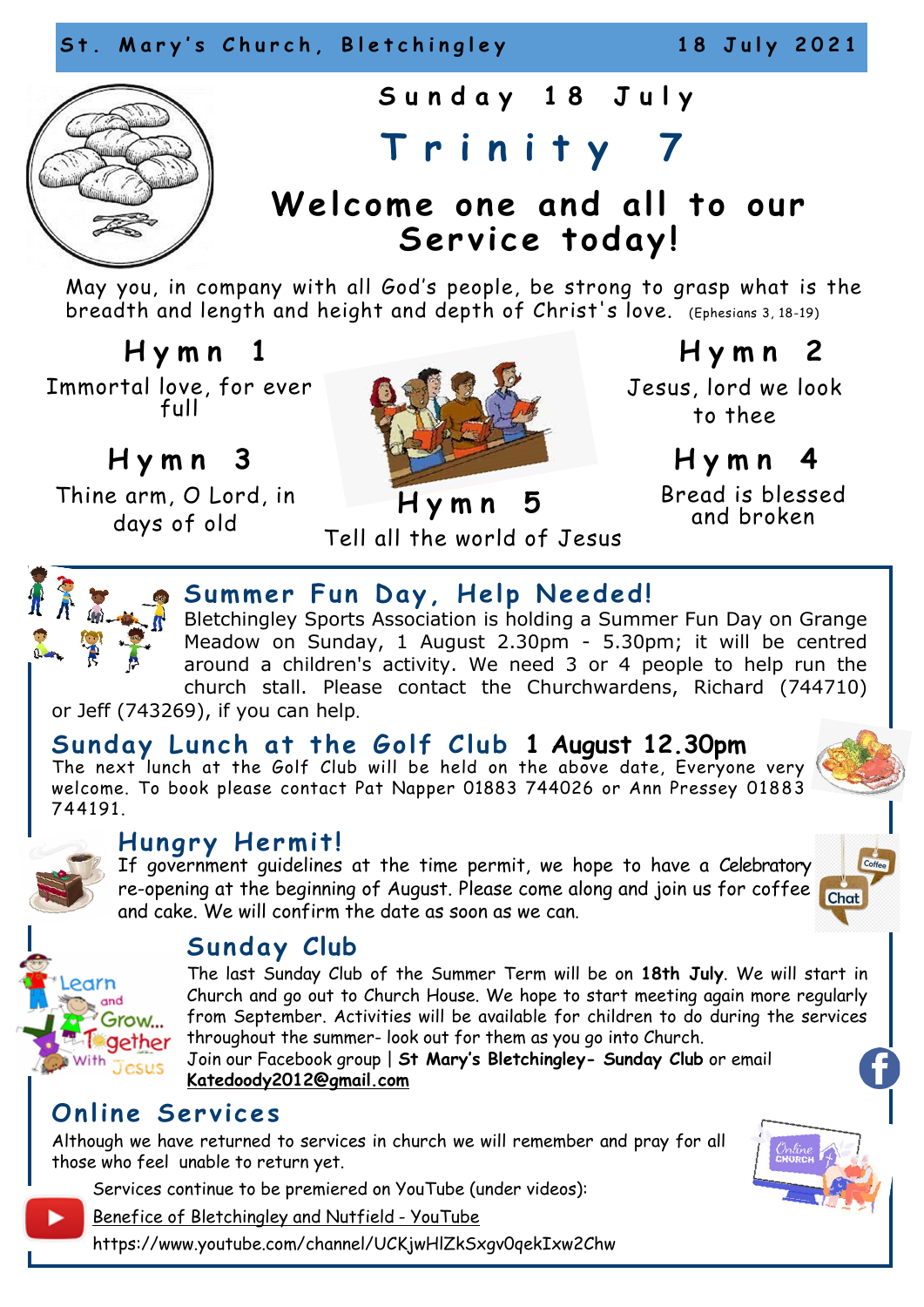St. Mary's Church, Bletchingley 18 July 2021

## THIS WEEK WE PRAY FOR...

## **The Worldwide Church and the life of our Diocese**

**Our Rector** Revd. Phaedra Pamphilon-Green C.A.

### **Her Majesty The Queen** Loving God, we thank you that

you have given Elizabeth our Queen a heart to serve her people, and have kept her devoted in this service beyond all who were before her: encourage us by her example to serve one another, and to seek the common good, until you call us all to reign with Christ in your eternal kingdom. Amen.

**The Communities of our United Benefice** Almighty God, whose Son had nowhere to lay his head: Grant that those who live alone may not be lonely in their solitude, but that, following in his steps, they may find fulfilment in loving you and their neighbours; Look with mercy, O God our Father, on all whose increasing years bring them weakness, anxiety, or isolation. Provide for them homes of dignity and peace; give them understanding helpers, and the willingness to accept help; and, as their strength diminishes, increase their faith and their assurance of your love. This we ask in the name of Jesus Christ our Lord. Amen.

## **Our Ministry with Christ Church South Nutfield**

**Our World and its needs** Father, at this unsettling time, we pray for your mercy across this nation and the world. Continue to give wisdom to the government and health experts, so they can advise us about the best action we can take. Please give NHS staff and other frontline workers the daily strength they need to endure through this difficult time. Help each one of us to act responsibly, to help others and to keep our eyes fixed on you. In Jesus' name. Amen.

**Our Link with Zimbabwe** The people of Zimbabwe and for Bishop Ignatius as he leads the diocese in trying to meet the needs of the people.

**Those who are unwell** In mind, body or soul. Lord, help them to place their burden into your hands - their fears, weakness, their vulnerable self. Be their strength Lord, be their shield, be their hiding place and grant them Your peace



we pray. Amen.

**We remember** Those whom we love and see no more and those who mourn their loss. With the angels and saints, each day and each night, each shade and each light, I bend my knee in the eye of the Father who created me, in the eye of the Son who redeemed me, in the eye of the Spirit who cleansed me. In love and affection, in wisdom and grace, in love and in fear, for ever and ever. Amen.

In Our Thoughts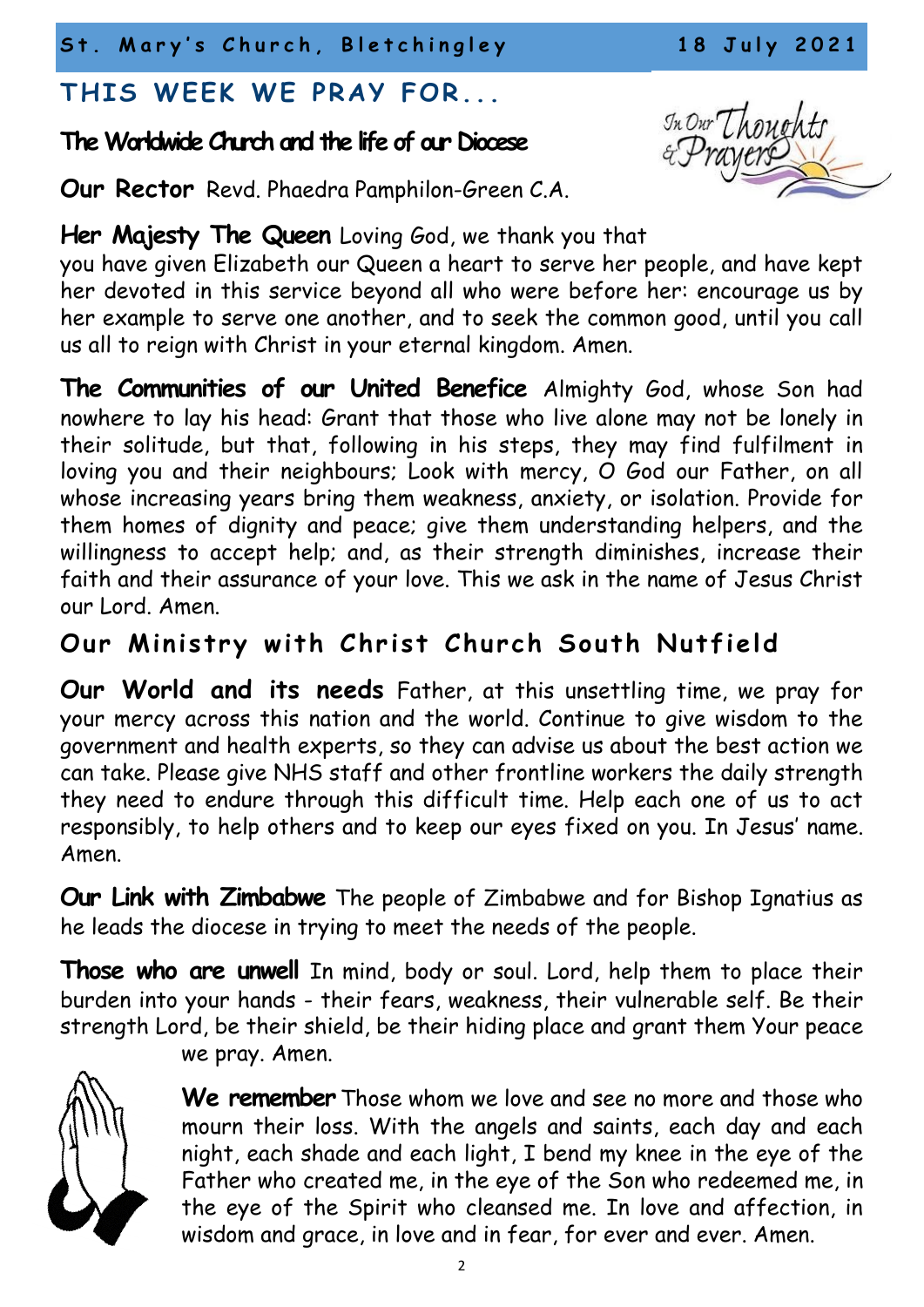## **R e a d i n g s**

### **C oll e c t P r a y er**

Lord of all power and might, the author and giver of all good things: graft in our hearts the love of your name, increase in us true religion, nourish us with all goodness, and of your great mercy keep us in the same; through Jesus Christ your Son our Lord, who is alive and reigns with you, in the unity of the Holy Spirit, one God, now and for ever. Amen

### First Bible Reading **Jeremiah 23. 1-6**

### **Restoration after Exile**



Woe to the shepherds who destroy and scatter the sheep of my pasture! says the Lord. Therefore thus says the Lord, the God of Israel, concerning the shepherds who shepherd my people: It is you who have scattered my flock, and have driven them away, and you have not attended to them. So I will attend to you for your evil doings, says the Lord. Then I myself will gather the remnant of my flock out of all the lands where I have driven them, and I will bring them back to their fold, and they shall be fruitful and multiply. I will raise up

shepherds over them who will shepherd them, and they shall not fear any longer, or be dismayed, nor shall any be missing, says the Lord.

### **The Righteous Branch of David**

The days are surely coming, says the Lord, when I will raise up for David a righteous Branch, and he shall reign as king and deal wisely, and shall execute justice and righteousness in the land. In his days Judah will be saved and Israel will live in safety. And this is the name by which he will be called: "The Lord is our righteousness."

### **Second Bible Reading Fphesians 2. 11-end**

**Blessed One in Christ**

So then, remember that at one time you Gentiles by birth, called "the uncircumcision" by those who are called "the circumcision"—a physical circumcision made in the flesh by human hands— remember that you were at that time without Christ, being aliens from the commonwealth of Israel, and strangers to the covenants of promise, having no hope and without God in the world. But now in Christ Jesus you who once were far off have been brought near by the blood of Christ. For he is our peace; in his flesh he has made both groups into one and has broken down the dividing wall, that is, the hostility between us. He has abolished the law with its commandments and ordinances, that he might create in himself one new humanity in place of the two, thus making peace, and might reconcile both groups to God in one body through the cross, thus putting to death that hostility through it. So he came and proclaimed peace to you who were far off and peace to those who were near; for through him both of us have access in one Spirit to the Father. So then you are no longer strangers and aliens, but you are citizens with the saints and also members of the household of God, built upon the foundation of the apostles and prophets, with Christ Jesus himself as the cornerstone. In him the whole structure is joined together and grows into a holy temple in the Lord; in whom you also are built together spiritually into a dwelling place for God.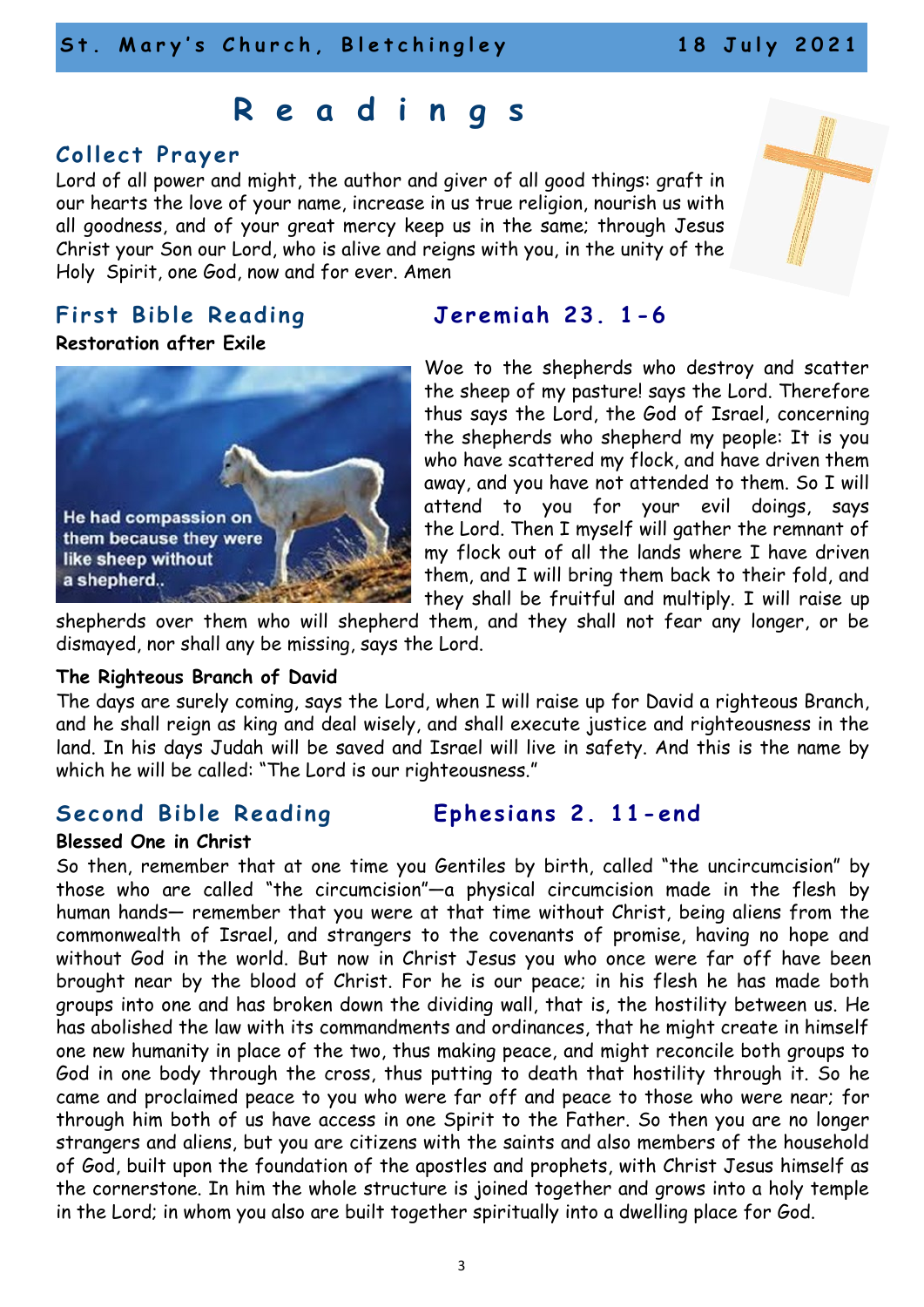### St. Mary's Church, Bletchingley 18 July 2021

# **Feeding the Five Thousand**

### **G o s p el R e a di n g M ar k 6 . 3 0-3 4 , 5 3-e nd**

The apostles gathered around Jesus, and told him all that they had done and taught. He said to them, "Come away to a deserted place all by yourselves and rest a while." For many were coming and going, and they had no leisure even to eat. And they went away in the boat to a deserted place by themselves. Now many saw them going and recognised them, and they hurried there on foot from all the towns and arrived ahead of them. As he went ashore, he saw a great crowd; and he had compassion for them, because they were like sheep without a shepherd; and he began to teach them many things.



### **Healing the Sick in Gennesaret**

When they had crossed over, they came to land at Gennesaret and moored the boat. When they got out of the boat, people at once recognised him, and rushed about that whole region and began to bring the sick on mats to wherever they heard he was. And wherever he went, into villages or cities or farms, they laid the sick in the marketplaces, and begged him that they might touch even the fringe of his cloak; and all who touched it were healed.



### **Post Communion Prayer**

Strengthen for service, Lord, the hands that have taken holy things; may the ears which have heard your word be deaf to clamour and dispute; may the tongues which have sung your praise be free from deceit; may the eyes which have seen the tokens of your love shine with the light of hope; and may the bodies which have been fed with your

body be refreshed with the fullness of your life; glory to you for ever. CW

### **Prayers for the week**

Lord, be merciful to your people. Fill us with your gifts and make us always eager to serve you in faith, hope, and love. Grant this through our Lord Jesus Christ, your Son, who lives and reigns with you and the Holy Spirit, one God, for ever and ever. Amen.

O God, you are the light of the minds that know you, the life of the souls that love you, and the strength of the wills that serve you; help us so to know you that we may truly love you, so to love you that we may fully serve you, whom to serve is perfect freedom; through Jesus Christ our Lord. --Augustine of Hippo (354-430)

Almighty and everlasting God, by whose Spirit the whole body of the Church is governed and sanctified: hear our prayer which we offer for all your faithful people, that in their vocation and ministry they may serve you in holiness and truth to the glory of your name; through our Lord and Saviour Jesus Christ, who is alive and reigns with you, in the unity of the Holy Spirit, one God, now and for ever. Amen. CW

4 The Light of God surrounds us; The Love of God enfolds us; The Power of God protects us; The Presence of God watches over us; Wherever we are, God is.

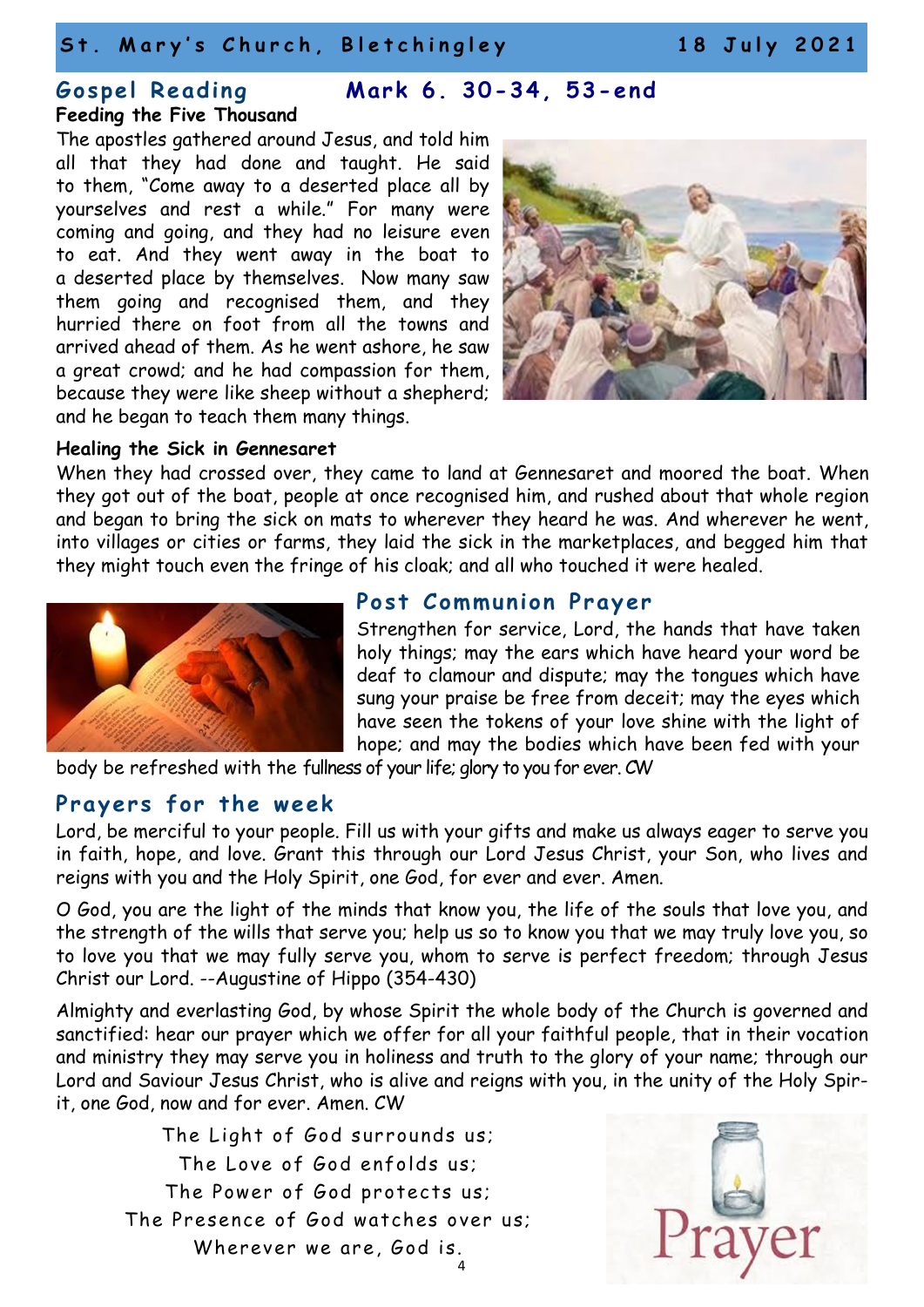## **D a i l y R e a d i n g s f o r t h e W e e k**

| Mon  | 19 July       | Psalm 61 | 2 Samuel 7, 18-29  | Hebrews 13. 17-25   |
|------|---------------|----------|--------------------|---------------------|
| Tues | 20 July       | Psalm 61 | 2 Samuel 8, 1-18   | Acts 20, 17-38      |
|      | Weds 21July   | Psalm 61 | 2 Samuel 9, 1-13   | Luke 15, 1-7        |
|      | Thurs 22 July | Psalm 14 | 2 Samuel 10, 1-5   | Colossians 1, 9-14  |
| Fri  | 23 July       | Psalm 14 | 2 Samuel 10, 6-12  | Colossians 3, 12-17 |
| Sat  | 24 July       | Psalm 14 | 2 Samuel 10, 13-19 | John 4. 31-38       |

## **U p c o m i n g S e r v i c e s a t S t . M a r y ' s**

| Sun 25 July  | 8am     | Holy Communion |
|--------------|---------|----------------|
|              | 9.30 am | Holy Communion |
| Sun 1 August | 8am     | Holy Communion |
|              | 9.30am  | Holy Communion |
| Sun 8 August | 8am     | Holy Communion |
|              | 9.30am  | Holy Communion |

## **O t h e r S e r v i c e s a t S t . M a r y ' s Monday to Saturday**

The church is open daily from 9am to 5pm for morning and evening prayer.

## July Weddings **a t S t . M a r y ' s**



We hold in our prayers our couples, **Christina & Kevin and Catriona & Graham** as they prepare for their weddings, on the 23 July.



Lord, the source of all true love, we pray

for Christina & Kevin and Catriona & Graham. Grant to them joy of heart, seriousness of mind and reverence of spirit, that as they enter into the oneness of marriage they may be strengthened and guided by you, through Jesus Christ our Lord. Amen.

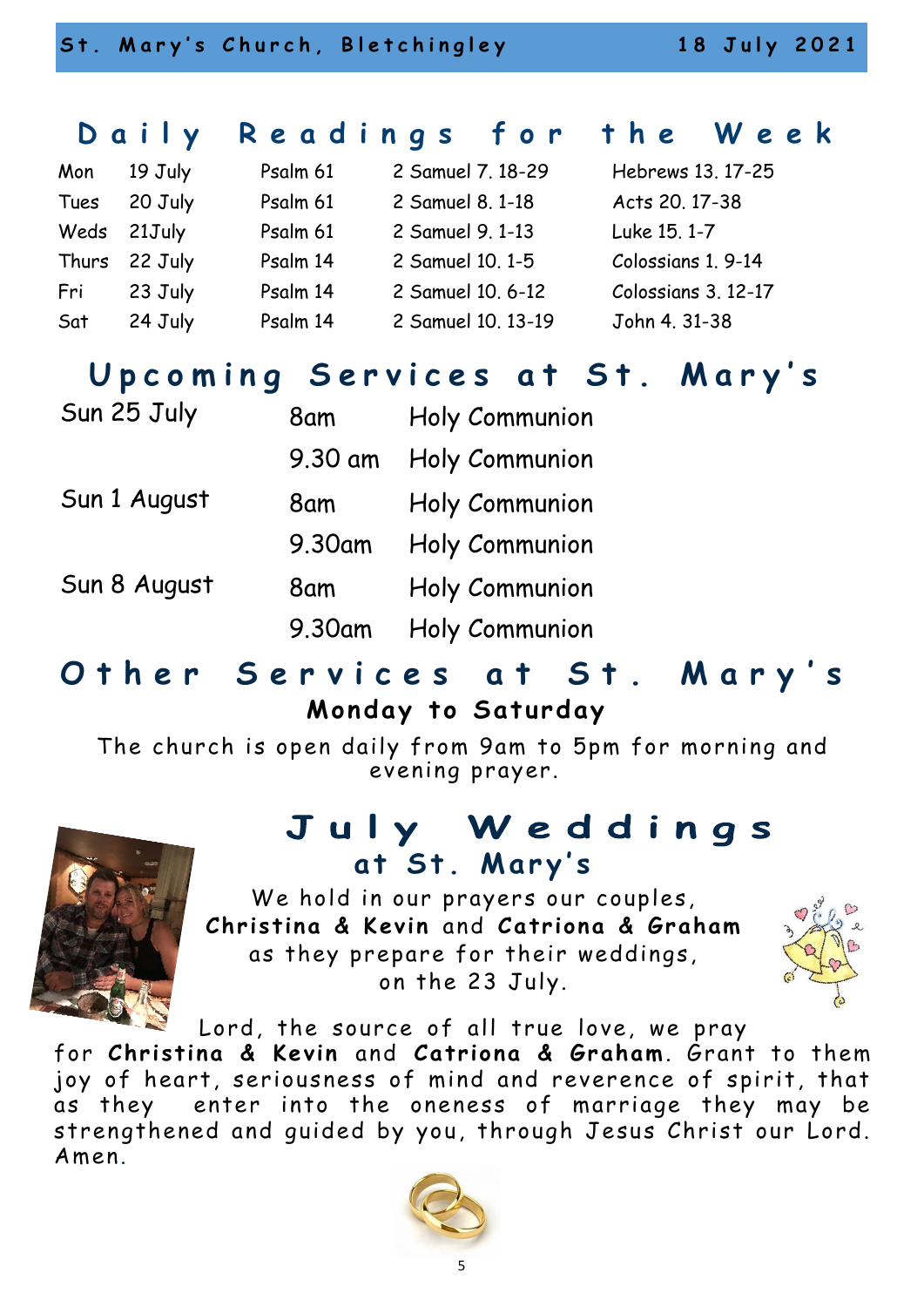St. Mary's Church, Bletchingley 18 July 2021

## The Bridge Newspaper **J u l y 2 0 2 1**

Welcome to the July edition of The Bridge.

The Bridge is our Diocesan newspaper, published 10 times a year to tell the story of what's happening within the Diocese of Southwark; in the parishes, deaneries and at Diocesan level.



The Bridge is available to download : *[southwark.anglican.org/thebridge](https://southwark.anglican.org/thebridge)*

The next issue will be September.